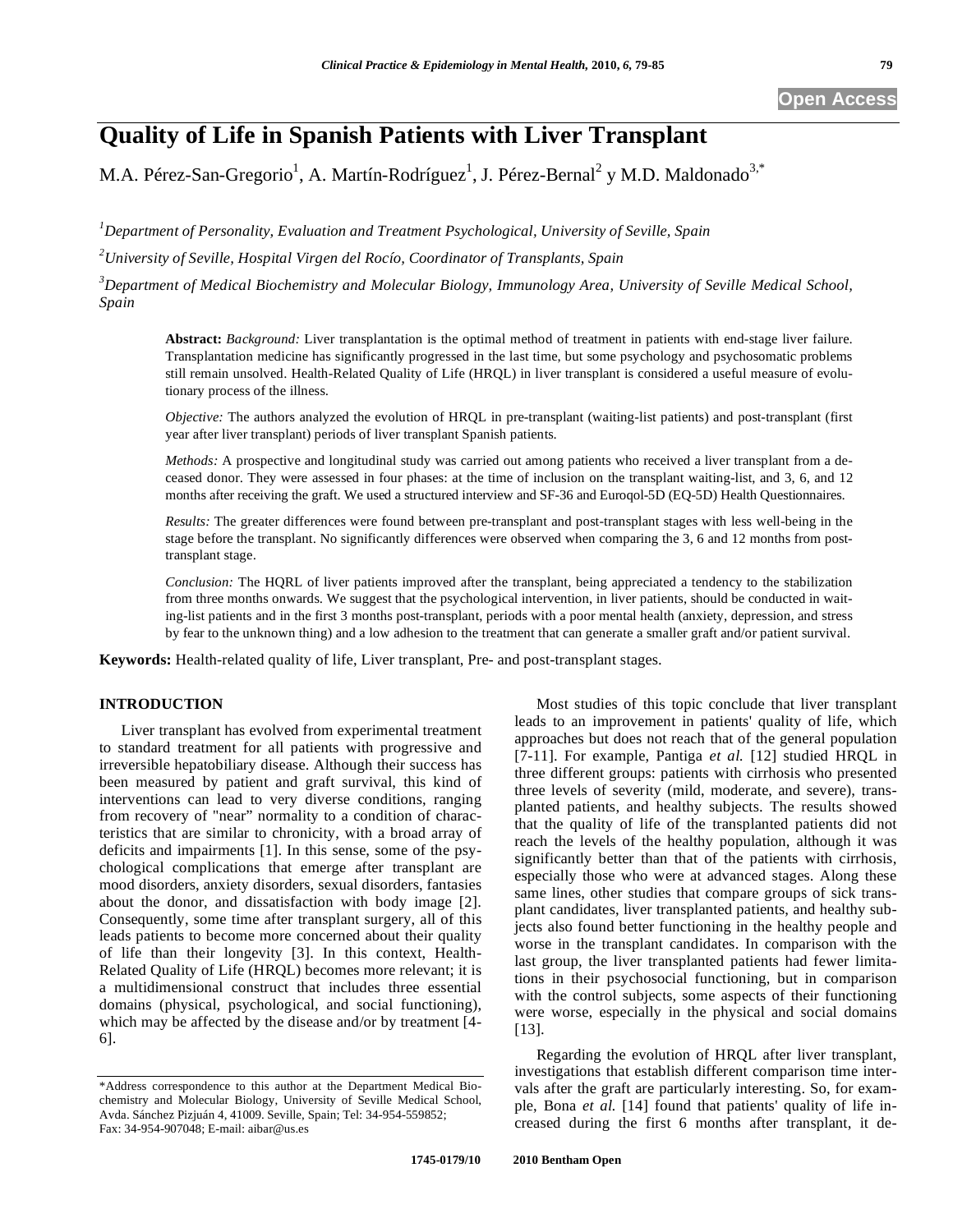creased in the 13-to-24-month time interval due to difficulties adapting to sociowork conditions, and improved between 3 and 5 years after the transplant, when the patients achieved new emotional stability. In another study in which different temporal moments were compared, Ratcliffe *et al.* [15] found a significant improvement in HRQL 3 months after transplant, but at subsequent follow-ups (6, 12, and 24 months), although the perception of physical well-being continued to improve, the score referring to mood had not changed. Some investigations conclude that patients reach a degree of normality 12 months after transplant [16], whereas other studies consider that these patients have constant health problems because of the side effects of the immunosupressor treatment [17, 18].

On the basis of these works, we can conclude that after liver transplant, patients' HRQL is not stable, but instead different phases are observed, some better and some worse. It all depends on the temporal intervals that are compared and which are different in the diverse investigations. Given the relevance of this topic, in this research, our main goal is to analyze the evolution of HRQL in liver transplanted patients, taking into account four temporal moments: pretransplant phase (the moment the patient is included on the transplant waiting-list) and post-transplant phase (3, 6, and 12 months after receiving the graft).

# **METHODS**

#### **Context**

This work was carried out in the University Hospital Virgen del Rocío, a hospital of reference in transplant to National level, and inside of a thematic network of transplants in all country. It is emphasized that each center, only is authorized to publish its own data and that this is the first time that is done a study of these characteristics in Spain.

#### **Subjects**

We selected a group of 27 Spanish patients (19 men and 8 women, with mean age of 51.67 years), with a cultural and economic state of middle-low, who received a first liver transplant from a person who had died at the Hospital Virgen del Rocío of Seville (Table **1**). Strict confidentiality was ensured. The etiology of the different illnesses was: alcoholic cirrhosis (30.8%), hepatitis C virus (26.9%), hepatocarcinoma (15.3%), hepatitis B virus (3.8%) and others (23.2%). The time on the waiting-list was an average of 225.08 days. All selected patients for the study possessed a severity of their liver diseases of serious in Child's Pugh, this did them patients of high priority for the transplant.

As general characteristics taken into account when selecting the patients, there were four inclusion criteria: 1) they were 18 years old or older at the moment of their inclusion on the transplant waiting-list, 2) they had sufficient cognitive capacity to complete the questionnaires, 3) they were included on the waiting-list to receive a first liver transplant (re-transplanted patients and cases with extreme urgency were excluded), and 4) they gave their written informed consent to participate in the study. Finally, they were excluded of study those patients that died previously to receive liver transplant.

#### **Table 1. Demographic and Social Characteristics of the Patients Included in the Study**

|                          | $N = 27$ |             |
|--------------------------|----------|-------------|
| Average age              |          | 51,67       |
| Male                     |          | 19 (70,3%)  |
| <b>Female</b>            |          | 8 (29,6%)   |
| <b>Educational level</b> |          | Low-middle  |
| <b>Marital</b> status    |          |             |
| Married                  |          | 16 (59,2%)  |
| Divorced/separated       |          | $6(22,2\%)$ |
| Widowed                  |          | $2(7,4\%)$  |
| Single                   |          | $3(11,1\%)$ |
| Work                     |          |             |
| Yes                      |          | 10 (37%)    |
| N <sub>0</sub>           |          | 5(18,5%)    |
| Retired                  |          | 12 (44,4%)  |

#### **Study Design**

The liver transplanted patients were assessed in four stages: at the time of inclusion on the waiting-list for the transplant, at 3, 6, and 12 months after receiving the graft. Firstly, once patients were on the waiting-list, after providing them with information about the research and clearing up all their doubts, they were asked to collaborate voluntarily and to give their written informed consent. Secondly, a structured interview was administered, in which diverse sociodemographic and clinical data were collected. Thirdly, by means of two questionnaires and at the four temporal moments of this research, we assessed HRQL. The data were collected during the interval from October 2003 until June 2006.

#### **Outcome Measures**

*Structured interview*: made up of three blocks: 1) general data: age, sex, weight, height, etc., 2) sociodemographic data: level of income, educational level, work situation, etc., 3) clinical data: these were requested from the patients' doctor and referred to very diverse areas such as general antecedents (consumption of tobacco and alcohol, arterial hypertension, dyslipidema, diabetes, and Chronic Obstructive Pulmonary Disease, etiology of the liver disorder (ethylic, hepatitis B, hepatitis C, tumor, cryptogenic, hemochromatosis, etc.), date of inclusion on the waiting-list, Child-Pugh classification (mild, moderate, and severe), MELD (Model End-stage Liver Disease) classification, number of crises of acute rejection, laboratory data (hemoglobin, triglycerides, alkaline phosphatase, total bilirubin, time and rate of prothrombin, ascites, encephalopathy, etc.), type of immunosuppressor treatment for the transplant (cyclosporine, tacrolimus, sirolimus, mycophenolate mofetil, etc.), and number and duration of hospital admittances. Some clinical data were obtained directly in the first phase of the study (wait-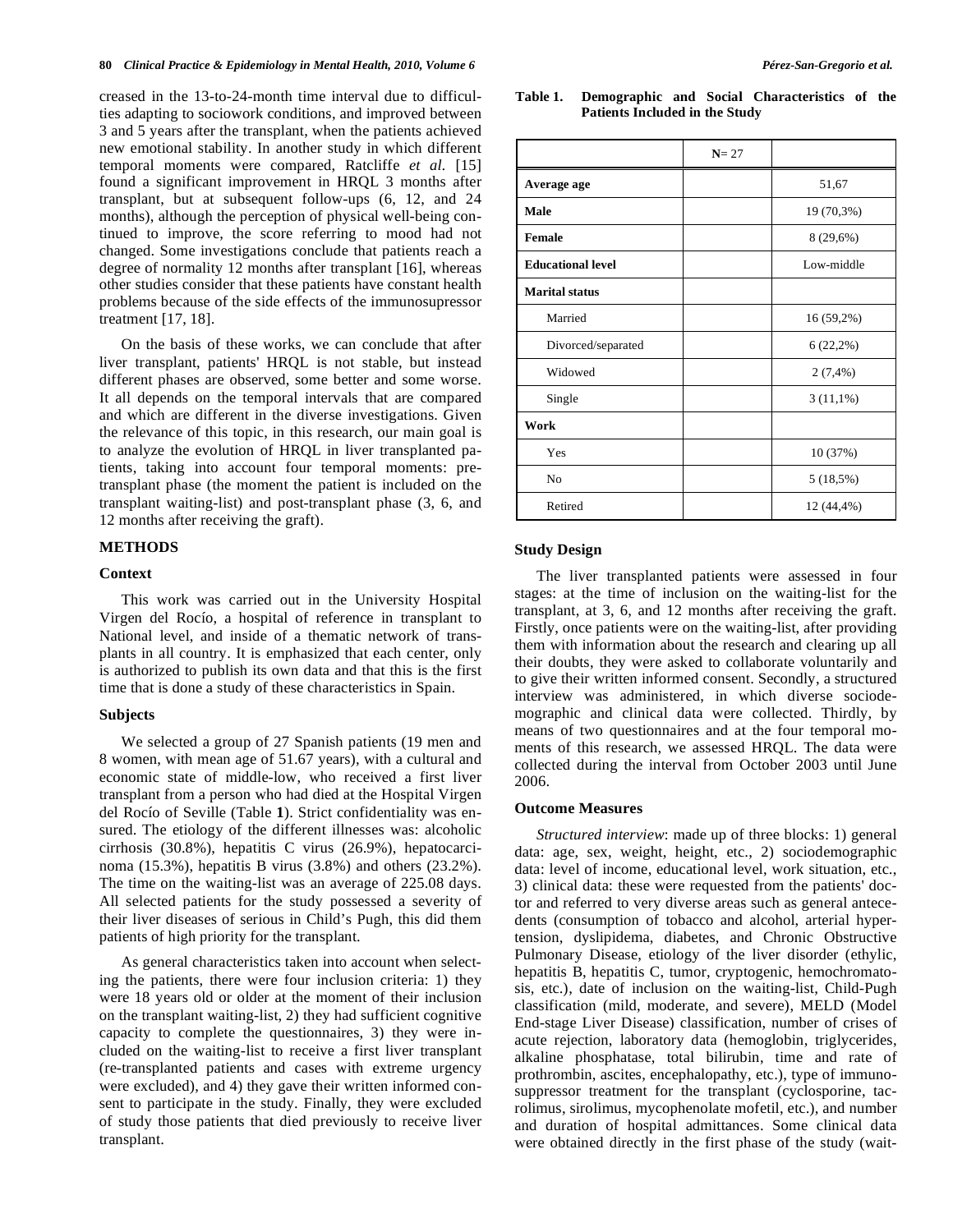*SF-36 Health Survey* [19]: this is made up of 36 items, each one with various response alternatives that provide a health status profile. The test explores eight dimensions: "physical functioning", "role limitations due to physical problems", "body pain", "general health", "vitality", "social functioning", "role limitations due to emotional problems", and "mental health". In each dimension, a score ranging from 0 (worse health status) to 100 (better health status) is obtained. Alonso *et al*. [19] studied the characteristics of reliability and validity of this test in Spanish population and found that the measures for internal reliability (Cronbach's alpha) of the different categories ranged between 0.45 and 0.94, with a mean value of 0.78, and always above the value of 0.70, except for the dimension "social functioning" which did not exceed 0.45. For test-retest reliability, the correlation coefficients ranged between 0.51 and 0.85.

*Euroqol 5-D (EQ-5D) Health Questionnaire* [20]: this is a descriptive system of health status with five dimensions: "mobility", "self care", "daily living activities", "pain/discomfort", and "anxiety/depression". Each dimension has 3 items, which define three levels of severity: from 1 (better quality of life) to 3 (worse quality of life). Moreover, it includes a self-appraisal health status thermometer or analogic visual scale, the scores of which range between 0 (worst possible health status) and 100 (best possible health status). Test-retest reliability ranged between 0.86 and 0.90 [21], and regarding validity, the correlation with the SF-36 is satisfactory, except for the area of "psychological functioning status" [22].

# **Ethical Considerations**

Ethical approval for the study was obtained from the ethical committee of the University Hospital Virgen del Rocío of Seville. All patients were asked to sign an informed consent form.

# **Data Analysis**

All the analyses were performed with the SPSS statistical package for social science V16.0. In order to analyze the evolution of HRQL in the transplanted patients, we compared the different dimensions assessed by the questionnaires employed in this study at four temporal moments: moment of inclusion of patients on transplant waiting-list, and at 3, 6, and 12 months after having received the graft. For this purpose, firstly, we conducted repeated measures analysis of variance and, secondly, in the dimensions that were significant ( $P < 0.05$ ), in order to determine between which temporal moments there were differences, we performed a posteriori comparisons (pair comparisons between the levels of the time factor). In addition, to control the rate of error, both the critical levels and the confidence intervals were adjusted by means of Bonferroni's correction.

# **3. RESULTS**

As can be seen in Tables **2** and **3**, when comparing the phases of this study, all the dimensions that were assessed by the two questionnaires were statistically significant. The pa-

| SF-36                                            | <b>Phase</b><br>pre-<br>transplant<br>$(n=27)$ | Post-transplant phase   |                         |                          | $\boldsymbol{p}$ | Comparisons of phases $(p)$ |                |                   |                 |                  |                    |
|--------------------------------------------------|------------------------------------------------|-------------------------|-------------------------|--------------------------|------------------|-----------------------------|----------------|-------------------|-----------------|------------------|--------------------|
|                                                  |                                                | 3<br>months<br>$(n=27)$ | 6<br>months<br>$(n=27)$ | 12<br>months<br>$(n=27)$ |                  | Pre-3<br>month              | Pre-6<br>month | $Pre-12$<br>month | $3-6$<br>months | $3-12$<br>months | $6 - 12$<br>months |
| Physical function-<br>ing                        | 31.66                                          | 62.40                   | 66.48                   | 73.88                    | $0.000**$        | $0.000**$                   | $0.000**$      | $0.000**$         | 1.000           | 0.172            | 0.262              |
| Role limitations<br>due to physical<br>problems  | 9.25                                           | 40.55                   | 45.74                   | 57.68                    | $0.000**$        | $0.004**$                   | $0.000**$      | $0.000**$         | 1.000           | 0.449            | 1,000              |
| Body pain                                        | 65.18                                          | 83.98                   | 78.14                   | 74.81                    | $0.014*$         | $0.007**$                   | 0.127          | 0.402             | 1.000           | 0.231            | 1,000              |
| General health                                   | 26.11                                          | 44.44                   | 42.40                   | 48.33                    | $0.002**$        | $0.003**$                   | $0.009**$      | $0.003**$         | 1.000           | 1.000            | 1,000              |
| Vitality                                         | 25.07                                          | 62.40                   | 61.48                   | 59.25                    | $0.000**$        | $0.000**$                   | $0.000**$      | $0.000**$         | 1.000           | 1,000            | 1,000              |
| Social functioning                               | 40.74                                          | 72.22                   | 68.05                   | 69.90                    | $0.000**$        | $0.000**$                   | $0.004**$      | $0.000**$         | 1.000           | 1,000            | 1,000              |
| Role limitations<br>due to emotional<br>problems | 35.06                                          | 77.77                   | 70.37                   | 69.44                    | $0.021*$         | $0.009**$                   | 0.094          | 0.071             | 1.000           | 1,000            | 1,000              |
| Mental health                                    | 50.40                                          | 75.40                   | 73.11                   | 69.62                    | $0.002**$        | $0.001**$                   | $0.002**$      | $0.027*$          | 1.000           | 1,000            | 1,000              |

**Table 2. Specific Data of the Evolution of HRQL (SF-36) in Liver Transplanted Patients. Scores Range Between 0 and 100. Higher Scores Represent Better HRQL.\* p <0 .05, \*\* p < 0.01.**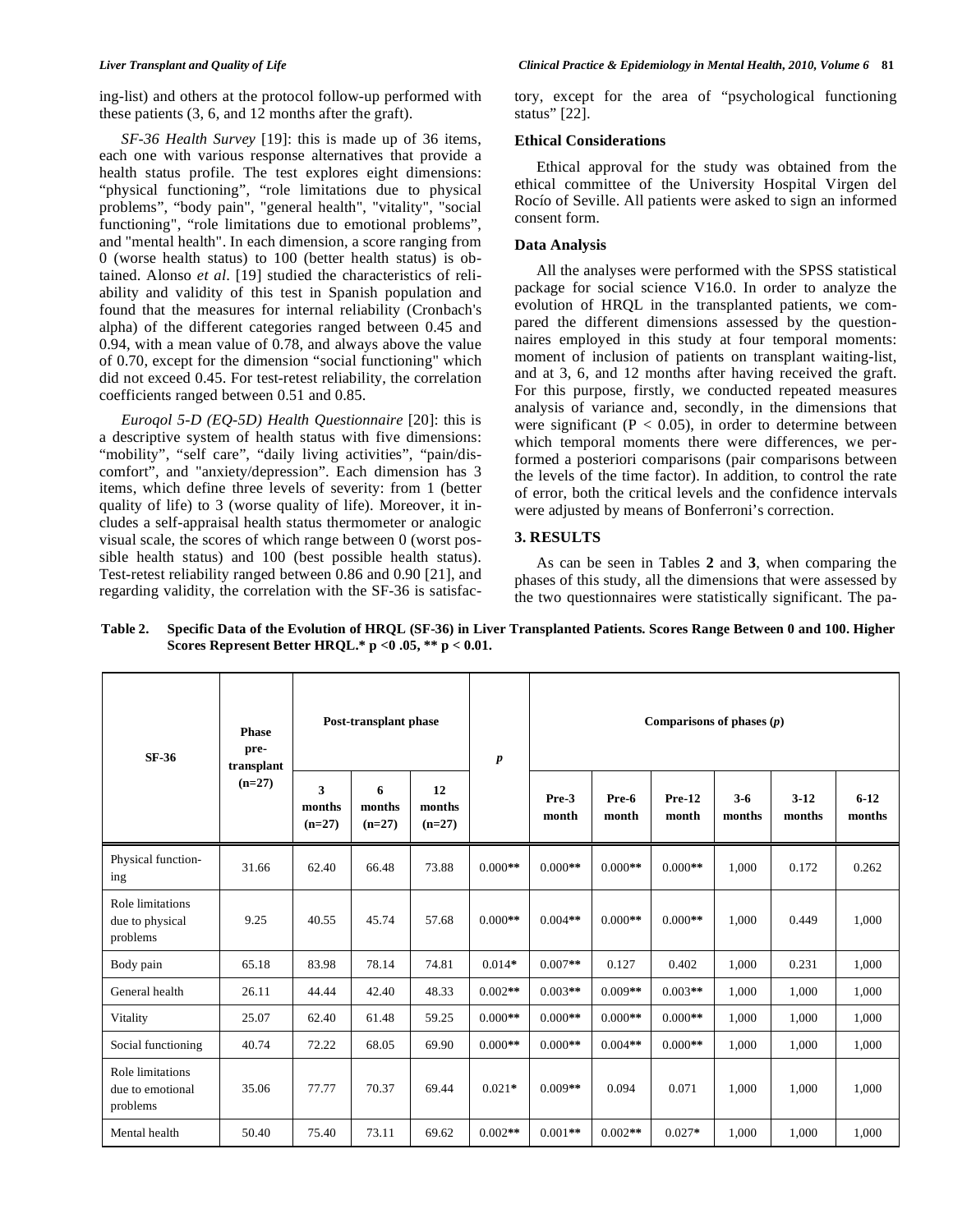**Table 3. Specific Data of the Evolution of HRQL (EUROQOL-5D) in Liver Transplanted Patients. In the First Five Dimensions, whose Scores Range Between 1 and 3, Higher Scores Represent Worse HRQL. In the Last Dimension, whose Score Ranges Between 0 and 100, Higher Scores Represent Better HRQL. \* p <0 .05, \*\* p <0 .01.** 

| <b>EUROQOL-5D</b>       | <b>Phase pre-</b><br>transplant<br>$(n=27)$ | Post-transplant phase   |                         |                          | $\boldsymbol{p}$ | Comparisons of phases $(p)$ |                |                   |                   |                  |                    |
|-------------------------|---------------------------------------------|-------------------------|-------------------------|--------------------------|------------------|-----------------------------|----------------|-------------------|-------------------|------------------|--------------------|
|                         |                                             | 3<br>months<br>$(n=27)$ | 6<br>months<br>$(n=27)$ | 12<br>months<br>$(n=27)$ |                  | Pre-3<br>month              | Pre-6<br>month | $Pre-12$<br>month | $3 - 6$<br>months | $3-12$<br>months | $6 - 12$<br>months |
| Mobility                | 1.59                                        | 1.19                    | 1.11                    | 1.11                     | $0.018*$         | $0.016*$                    | $0.008**$      | $0.008**$         | 1,000             | 0.967            | 1,000              |
| Self care               | 1.41                                        | 1.15                    | 1.04                    | 1.07                     | $0.004**$        | 0.192                       | $0.004**$      | $0.008**$         | 0.498             | 1,000            | 1,000              |
| Daily living activities | 2.26                                        | 1.67                    | 1.52                    | 1.56                     | $0.000**$        | $0.007**$                   | $0.000**$      | $0.000**$         | 1,000             | 1,000            | 1,000              |
| Pain/discomfort         | 2.04                                        | 1.44                    | 1.48                    | 1.56                     | $0.000**$        | $0.000**$                   | $0.002**$      | $0.001**$         | 1,000             | 1,000            | 1,000              |
| Anxiety/depression      | 1.85                                        | 1.26                    | 1.30                    | 1.41                     | $0.002**$        | $0.002**$                   | $0.002**$      | 0.093             | 1,000             | 0.967            | 1,000              |
| Current health          | 34.26                                       | 73.52                   | 67.78                   | 69.63                    | $0.000**$        | $0.000**$                   | $0.000**$      | $0.000**$         | 0.390             | 1,000            | 1,000              |

tients displayed less well-being in the stage before the transplant (waiting-list) in the physical, psychological, and social areas, observing an important improvement with a tendency to stabilize 3 months after receiving the transplant.

In the case of the SF-36, Fig. (**1**), upon comparing the pre-transplant phase with the 3-month post-transplant phase, significant improvement was observed at this second phase in the eight dimensions assessed. This same tendency was observed when comparing the pre-transplant phase with the 6- and 12-month post-transplant phases, except for the dimensions "body pain" and "role limitations due to emotional problems", where there were no significant differences. No statistically significant differences were observed in any of the dimensions assessed with the SF-36 when comparing the 3-month phase with the 6- and 12-month phases, or when comparing the latter two temporal intervals.

With regard to the Euroqol (EQ-5D), Figs. (**2** and **3**), when comparing the pre-transplant phase with the 3-month post-transplant interval, significant improvement was observed in all the dimensions except for the dimension "self care". Likewise, this tendency was observed in all the dimensions when comparing the pre-transplant phase with the 6-month post-transplant phase. In the comparison of the pretransplant phase with the 12-month follow-up, there was significant improvement in all the dimensions except for "anxiety-depression". There were no statistically significant differences in any of the dimensions assessed with the Euroqol when comparing the 3-month phases with the 6- and 12 month phases after the transplant, or when comparing the latter two temporal moments.

#### **DISCUSSION**

After analyzing the results, we found that the patients had lower physical, psychological, and social well-being in the waiting-list phase, probably due to the fact that, at the stage immediately prior to transplant, patients usually experience



**Fig. (1).** Graphic representation of the evolution of HRQOL (SF-36) in liver transplanted patients.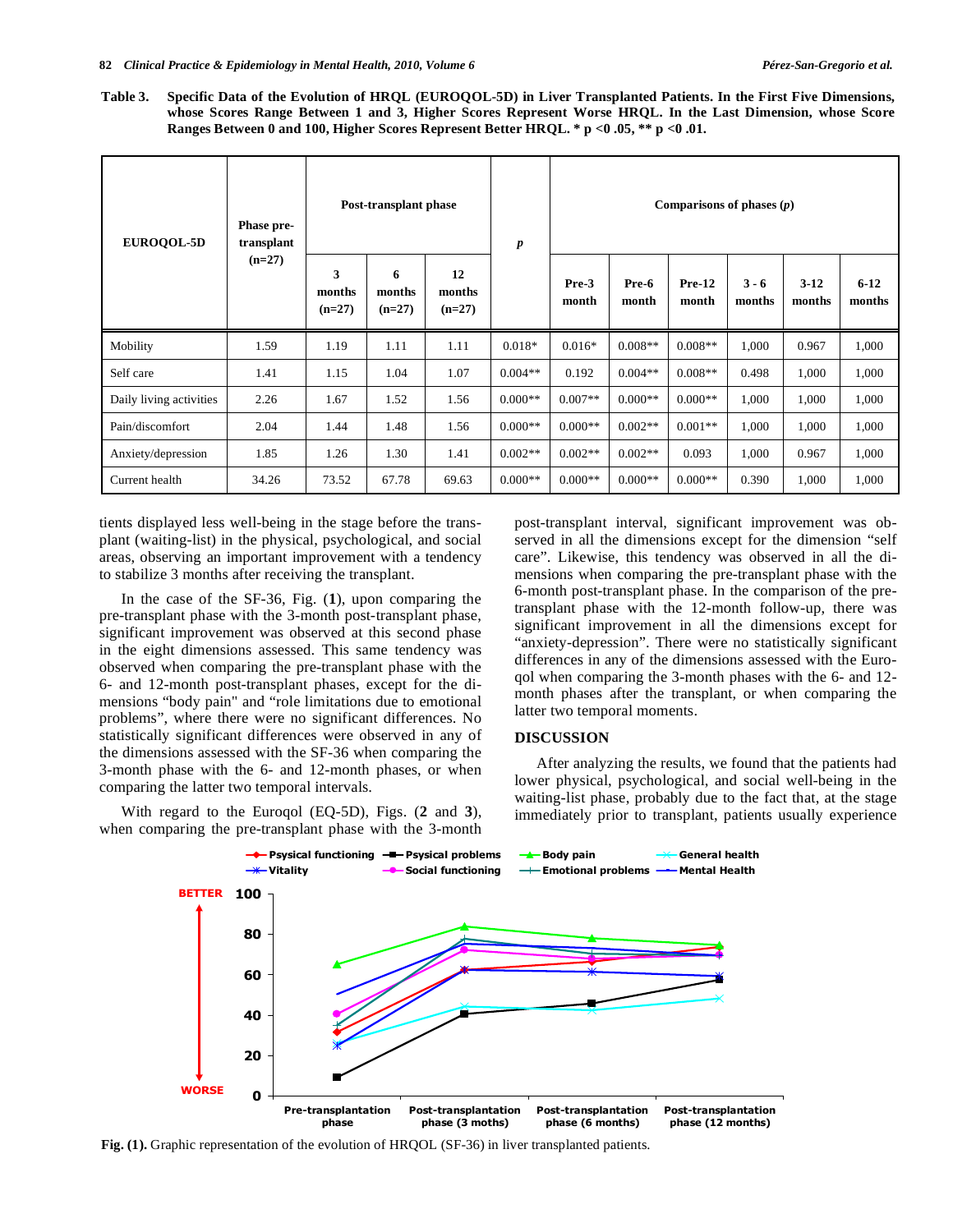

**Fig. (2).** Graphic representation of the evolution of HRQOL (EUROQOL-5D) in liver transplanted patients.



**Fig. (3).** Graphic representation of the evolution of "Current health" (EUROQOL-5D) in liver transplanted patients.

the typical symptoms of cirrhosis to some degree. Similar results were obtained by Burgos *et al.* [23], who also found that the patients displayed worse quality of life in the pretransplant phase, improving significantly after transplant, regardless of the post-transplant interval.

When comparing the pre-transplant phase (when the patient is on the waiting-list) and the post-transplant phase (3, 6, and 12 months after the transplant), patients showed a significant improvement that was more pronounced at the first post-transplant moments. Among others, the causes of their worse HRQL in the waiting-list phase lie in the fact that this stage is full of uncertainty and is associated with a high degree of morbidity and mortality, feelings of loss of freedom because patients must be located 24 hours a day, it is impossible to know how long they must wait until receiving a transplant, and the high level of anxiety caused by thinking about how they must enter an operating room to undergo a high-risk surgical intervention [24-26]. It should be taken into account that, after the transplant, the patients enjoy more physical independence because their health status improves, and this allows them to return to their daily activities and thus become integrated in their social, work, and family spheres; all of this has a positive impact on their physical, psychological, and social well-being during the diverse posttransplant phases.

When focusing on the dimensions that improved after the transplant, it must be taken into account that, in comparison with the pre-transplant phase, as time passes, there are fewer areas in which the patients presented a significant improvement. Specifically, of the 14 dimensions assessed in this study, the patients experienced an improvement at the beginning (3-month post-transplant) in 13 dimensions, subsequently (6-month post-transplant) in 12, and lastly (12 month post-transplant) in 11 dimensions. This means that although HRQL improves after transplant in comparison with the pre-transplant phase, one year after surgery, three dimensions are firmly fixed: "body pain", "role limitations due to emotional problems", and "anxiety-depression". The findings of Sargent *et al.* [27], who also found less improvement in the psychological dimensions, point in the same direction. A possible explanation is that sometimes patients have excessively optimistic expectations about the transplant (they do not expect any medical or psychological complication), so that immediately after the transplant, these expectations are not met, especially if we take into account that all immunosupressor medications are associated with a list of adverse side effects such as general toxicity (hirsutism, gingivitis, diarrhea, osteoporosis, neurotoxicity, nephrotoxicity, arterial hypertension, diabetes mellitus, hyperlipidemia) and toxicity due to immunodepression (infections, de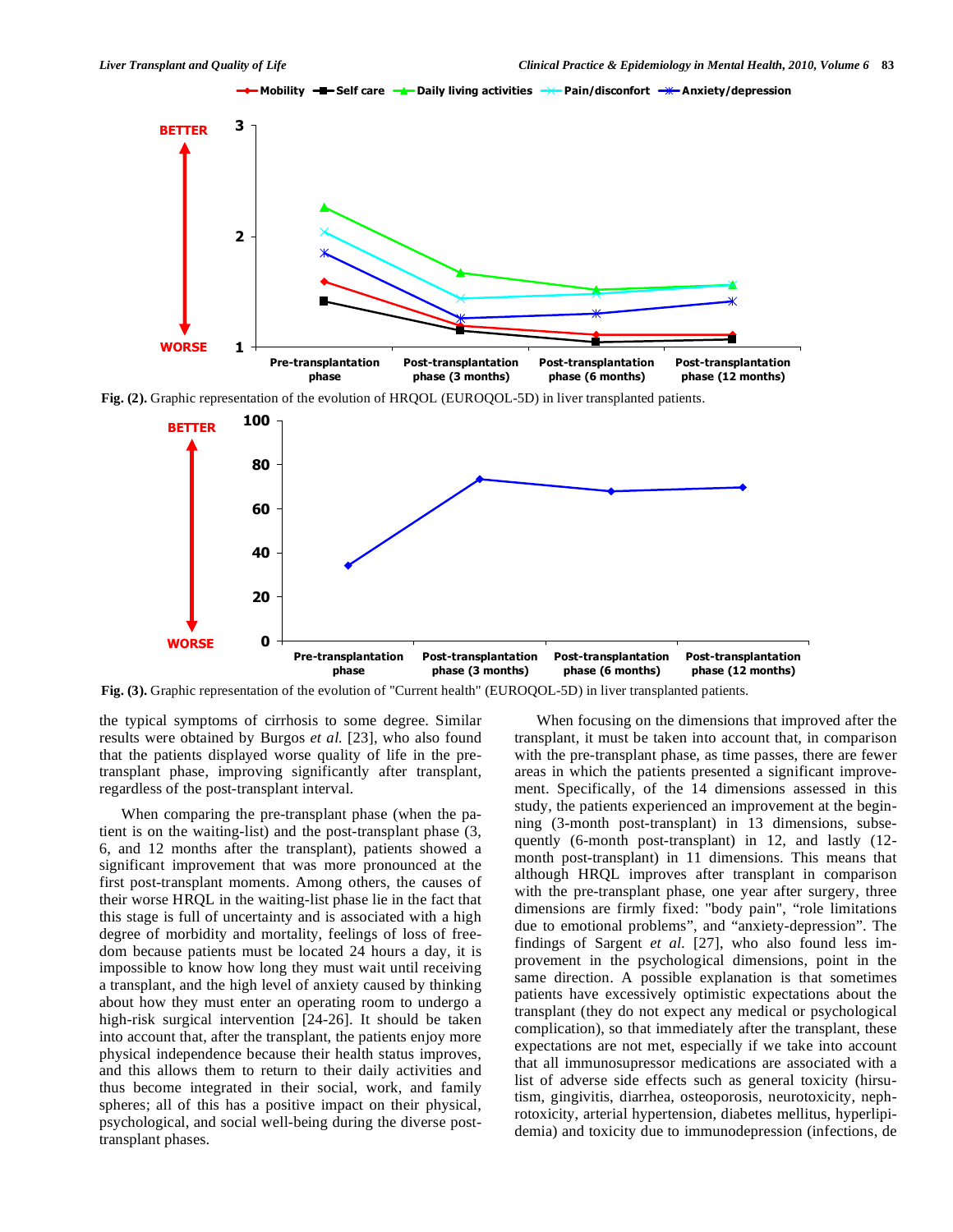novo tumors) [28]. These sequelae are very disturbing for the patients, even to the point of limiting their improvement produced by the transplant [29, 30]. This causes a great amount of disappointment in the transplanted patients, and some of them even think that they have exchanged their deteriorated health status for a similar status, and this has a negative impact on their mood [15, 16]. In this context, it must be taken into account that transplanted patients usually receive a lot of information about the surgical procedure and pre-operative preparation, but little information about the adverse effects of the immunosupressor treatment [31].

However, as of 3 months, a tendency toward stabilization is observed in all the dimensions assessed, that is, whereas there are significant differences when comparing the pretransplant phase with the diverse post-transplant phases, these differences do not appear when comparing the 3-to-6 month, the 3-to-12-month, and the 6-to-12-month periods. This means that, in the case of liver transplanted patients, HRQL stabilizes as of 3 months, that is, from that time on, patients' physical, psychological, and social well-being neither improves nor worsens, it simply remains stable. One could say that, as of 3 months, the patients adapt to all the circumstances involved in the transplant: they become used to the therapeutic prescriptions, they rejoin their sociowork environment, they stop fearing rejection of the organ, and they find more support from their family, because the family has recovered psychologically from the initial emotional impact of the transplant [32, 33]. It is indicated here, that although the sample size was small, the answer was universal in all the cases, indistinctly to illness type that conducted the patients to the liver transplant.

Nevertheless, it must be remembered that liver transplantation is a complex process that requires a multidisciplinary intervention to achieve maximum HRQL in the patients, and psychological support (techniques of relaxation, training in social abilities, activities of distraction, program psychoeducational and groups of self-help) is particularly necessary in the pre-transplant phase and in the first 3 months posttransplant because that is when the patients show most physical and psychological deterioration.

#### **Limitations and Future Perspectives**

Liver transplantation not only improves length of life, but also significantly improves the quality of life of patients with end-stage liver disease. The majority of studies have reported this information, but failed to provide a longitudinal assessment that have included measures of utility of HRQL for both the pretransplantation and posttransplantation periods. In this way, would be recommendable for future researchs: A) Studying the influence that performs, in the quality of life of transplanted patients, some medical variables such as, pre-transplant (disease etiology that caused the transplant), peri- transplant (quality of the transplanted graft) and post- transplant (immunosuppressant types employed). B) Using specific instruments to evaluate the quality of life, that report of the liver illness symptoms as for example encephalopathy episodes, liver illness effects in the daily activities, concentration and memory problems, etc.

# **ACKNOWLEDGEMENTS**

This work was supported in part by grants from the "Transplant Research Network". RETIC FIS C03/03, by Seville University and research groups: CTS-432 and CTS-160 (Consejería de Innovación, Ciencia y Empresa. Junta de Andalucía. Spain).

### **REFERENCES**

- [1] Martínez G. The psychologist in the hospitable environment. Desclée de Brouwer Editions 2003: 371-93.
- [2] Pérez MA, Martín A, Pérez J. Mental health of the relatives of transplanted. Psicothema 2005; 17: 651-6.
- [3] Valdivieso A, Ortiz J. Generalities: Importance to measure the quality of life related to the health in the patients with liver transplant. Madrid, Editions Mayo 2006: 167-72.
- [4] Littlefield C, Abbey S, Fiducia D, *et al*. Quality of life following transplantation of the heart, liver, and lungs. Gen Hosp Psychiatry 1996; 18: 36-47.
- [5] Pérez MA, Martín A, Galán A. Psychological problems associates to the organ transplant. Int J Clin Health Psychol 2005; 5: 99-114.
- [6] Aberg F, Rissanen AM, Sintonen H, Roine RP, Höckerstedt, Isoniemi H. Health-related quality of life and employment status of liver transplant patients. Liver Transpl 2009; 15: 64-72.
- [7] Aadahl M, Hansen BA, Kirkegaard P, Groenvold M. Fatigue and physical function after orthotopic liver transplantation. Liver Transpl 2002; 8: 251-9.
- [8] Galán A, Pérez MA, Martín A, Borda M. Quality of life of transplanted relating to other stressful medical situations lived by the pulmonary patients. Psicothema 2008; 20: 266-72.
- [9] Karam V, Castaing D, Danet C, *et al*. Longitudinal prospective evaluation of quality of life in adult patients before and one year after liver transplantation. Liver Transpl 2003, 9: 703-11.
- [10] Noma S, Hayashi A, Uheara M, *et al*. Psychosocial predictors of psychiatric disorders after living donor liver transplantation. Int J Psychiatry Clin Pract 2008; 12: 120-6.
- [11] Taylor R, Franck LS, Gibson F, Hawan D. A critical review of the health-related quality of life of children and adolescents after liver transplantation. Liver Transpl 2005; 11: 51-60.
- [12] Pantiga C, López L, Pérez M, *et al*. Quality of life in cirrhotic patients and liver transplant recipients. Psicothema 2005; 17: 143- 7.
- [13] O'Carroll RE, Turner F, Flatley K, McGregor LM, Hayes PC. Functional outcome following liver transplantation. A pilot study. Psychology. Health Med 2008; 13: 239-48.
- [14] Bona N, Ponton P, Herman M, *et al*. The impact of liver disease and medical complications on quality of life and psychological distress before and after liver transplantation. J Hepatol 2000; 33: 609- 15.
- [15] Ratcliffe J, Longworth L, Young T, Bryan S, Burroughs A, Buxton M. Assessing health-related quality of life pre- and post-liver transplantation: A prospective multicenter study. Liver Transpl 2002; 8: 263-70.
- [16] Dudley T, Chaplin D, Clifford C, Mutimer DJ. Quality of life after liver transplantation for hepatitis C infection. Qual Life Res 2007; 16: 1299-308.
- [17] Casanovas T, Jane L. Quality of life and recovery after the liver transplant: Current transplants in University Hospital Virgen del Rocío of Seville. Spain 2006: 125-9.
- [18] Holzner B, Kemmler G, Kopp M, *et al*. Preoperative expectations and postoperative quality of life in liver transplant survivors. Arch Phys Med Rehabil 2000; 82: 73-79.
- [19] Alonso J, Prieto L, Antó JM. Spanish version of SF-36 Health Survey. An instrument to measure of the clinical results. Clinical Med 1995; 104: 771-6.
- [20] Badía X, Roset M, Montserrat S, Herdman M, Segura A. Spanish version of euroqol: description and applications. Clin Med 1999; 112: 79-86.
- [21] Van-Agt HM, Essinck-Bot ML, Krabbe PF. Test-retest reliability of health state valuations collected with the euroqol questionnaire. Soc Sci Med 1994; 39: 1537-44.
- [22] Dorman PJ, Dennis M, Sandercock P. How do scores on the Euroqol relate to scores on the SF-36 after stroke? Stroke 1999; 30: 2146-51.